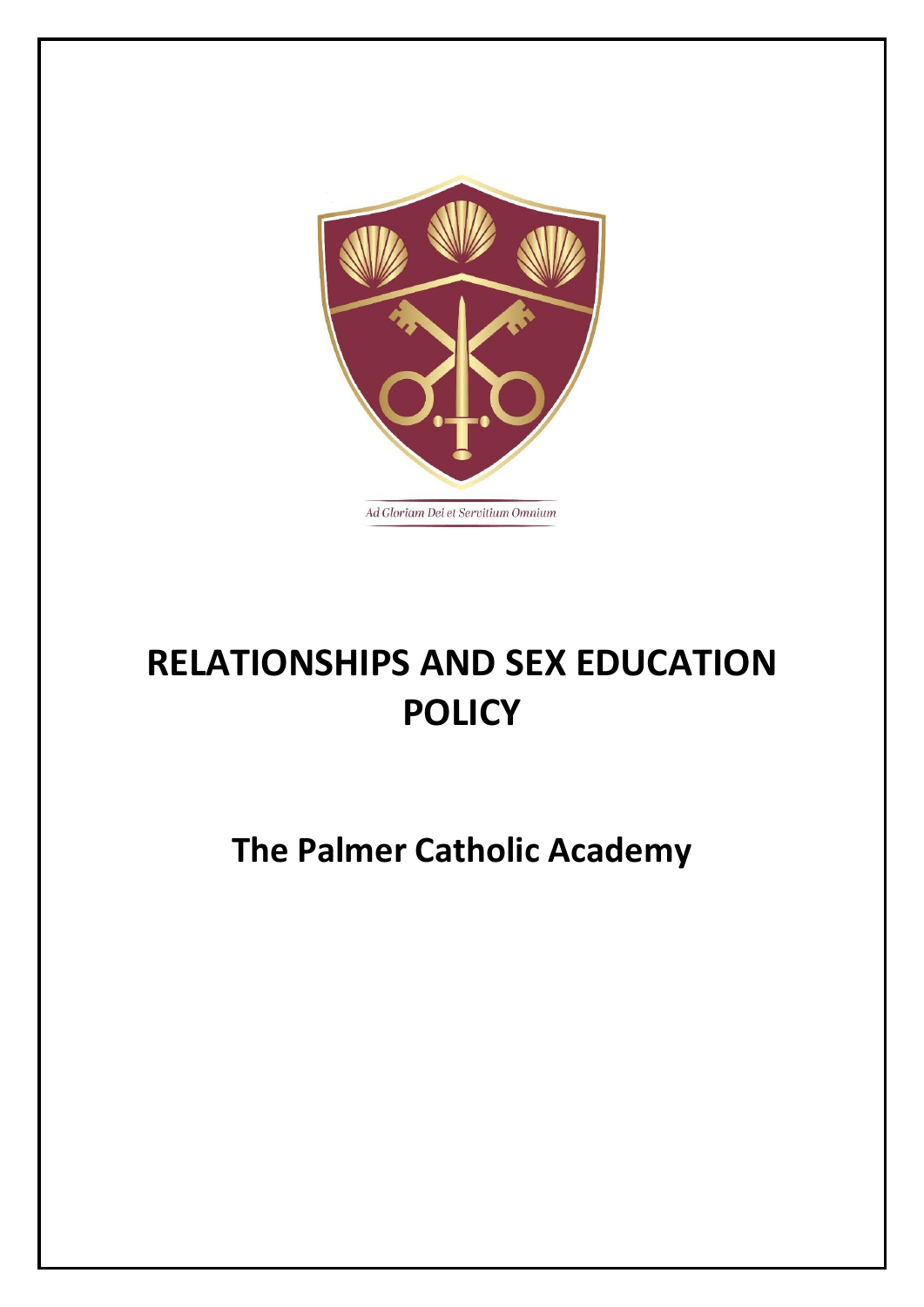## **MISSION STATEMENT**



The Academy's Mission promotes the academic and personal development of each member of its community, both students and staff alike.

We serve Christ in each other to the Glory of God and Service of all.



Adoption by Governing Body of The Palmer Catholic Academy:

Date of Implementation: April 2021

Signature of Chair of Governors:

Signature of Headteacher:

Review Date: April 2023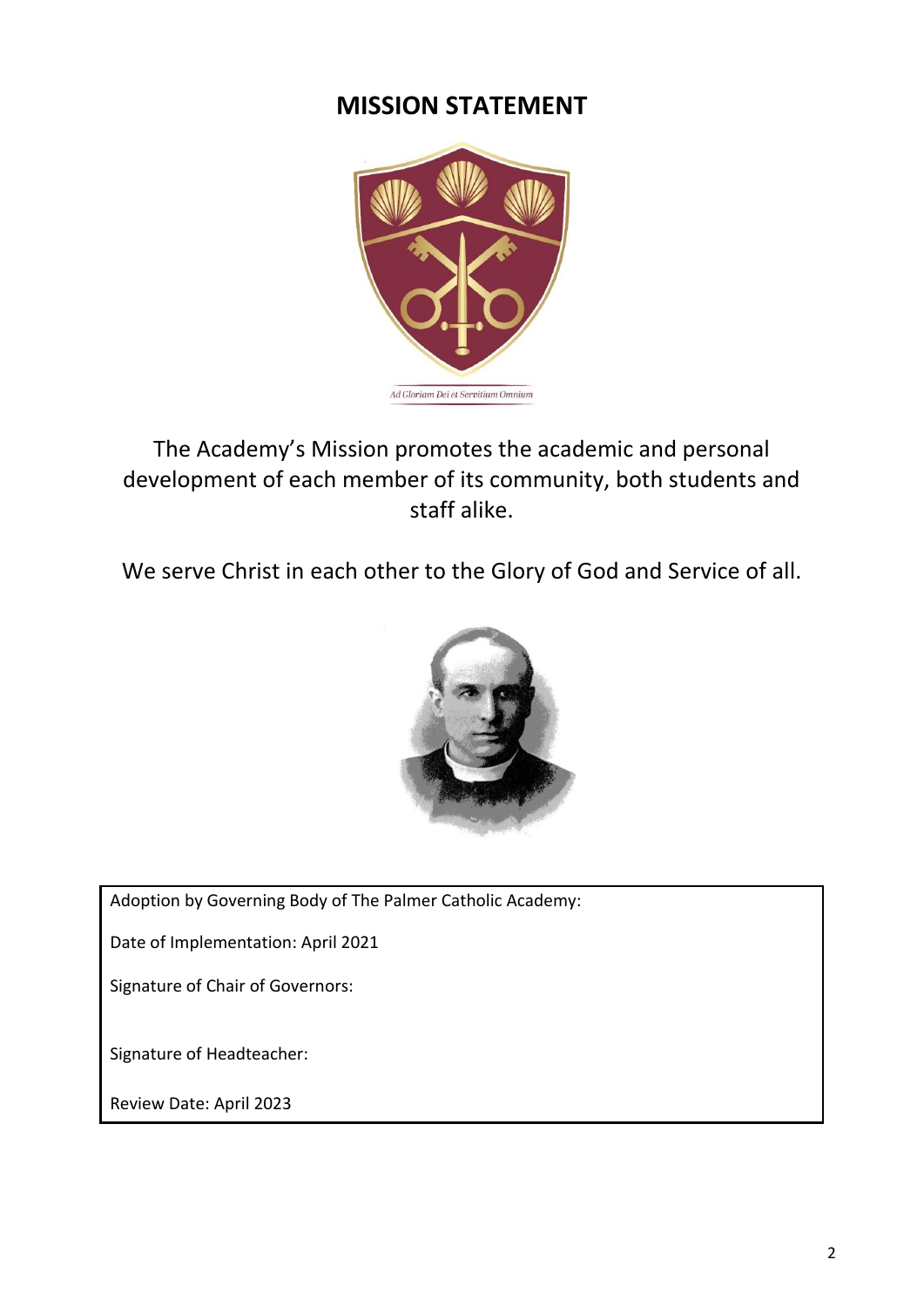### **Relationships and Sex Education Policy**

#### **INTRODUCTION**

In this policy the Governors and teachers, in partnership with students and their parents/carers, set out their intentions about relationships and sex education (RSE). We set out our rationale for and approach to relationships and sex education.

#### **DEFINING RELATIONSHIP AND SEX EDUCATION**

The DfE guidance defines RSE as "lifelong learning about physical, moral and emotional development. It is about the understanding of the importance of marriage and family life, stable and loving relationships, respect, love and care. It is also about the teaching of sex, sexuality and sexual health"<sup>1</sup> . It is about the development of the student's knowledge and understanding of her or him as a sexual being, about what it means to be fully human, called to live in right relationships with self and others and being enabled to make moral decisions in conscience. The DfE identifies three main elements: "attitudes and values, personal and social skills, and knowledge and understanding"<sup>2</sup> . However, the reasons for our inclusion of RSE go further.

#### **RATIONALE**

'I HAVE COME THAT YOU MIGHT HAVE LIFE AND HAVE IT TO THE FULL' (Jn.10.10)

We are involved in relationships and sex education precisely because of our Christian beliefs about God and about the human person. The belief in the unique dignity of the human person made in the image and likeness of God underpins the approach to all education in a Catholic academy. Our approach to RSE therefore is rooted in the Catholic Church's teaching of the human person and presented in a positive framework of Christian ideals.

At the heart of the Christian life is the Trinity, Father, Son and Spirit in communion, united in loving relationship and embracing all people and all creation. As a consequence of the Christian belief that we are made in the image and likeness of God, gender and sexuality are seen as God's gift, reflect God's beauty, and share in the divine creativity. RSE, therefore, will be placed firmly within the context of relationship as it is there that sexuality grows and develops.

Following the guidance of the Bishops of England and Wales and as advocated by the DFE (and the Welsh Assembly Government) RSE will be firmly embedded in the PSHE framework as it is concerned with nurturing human wholeness and integral to the physical, spiritual, emotional, moral, social and intellectual development of students. It is centred on Christ's vision of being human as good news and will be positive and prudent, showing the potential for development, while enabling the dangers and risks involved to be understood and appreciated.

All RSE will be in accordance with the Church's moral teaching. It will emphasise the central importance of marriage and the family whilst acknowledging that all students have a fundamental right to have their life respected whatever household they come from and support will be provided to help students deal with different sets of values.

<sup>&</sup>lt;sup>1</sup> Sex and Relationship Education Guidance, DfE, 2000

<sup>&</sup>lt;sup>2</sup> ibid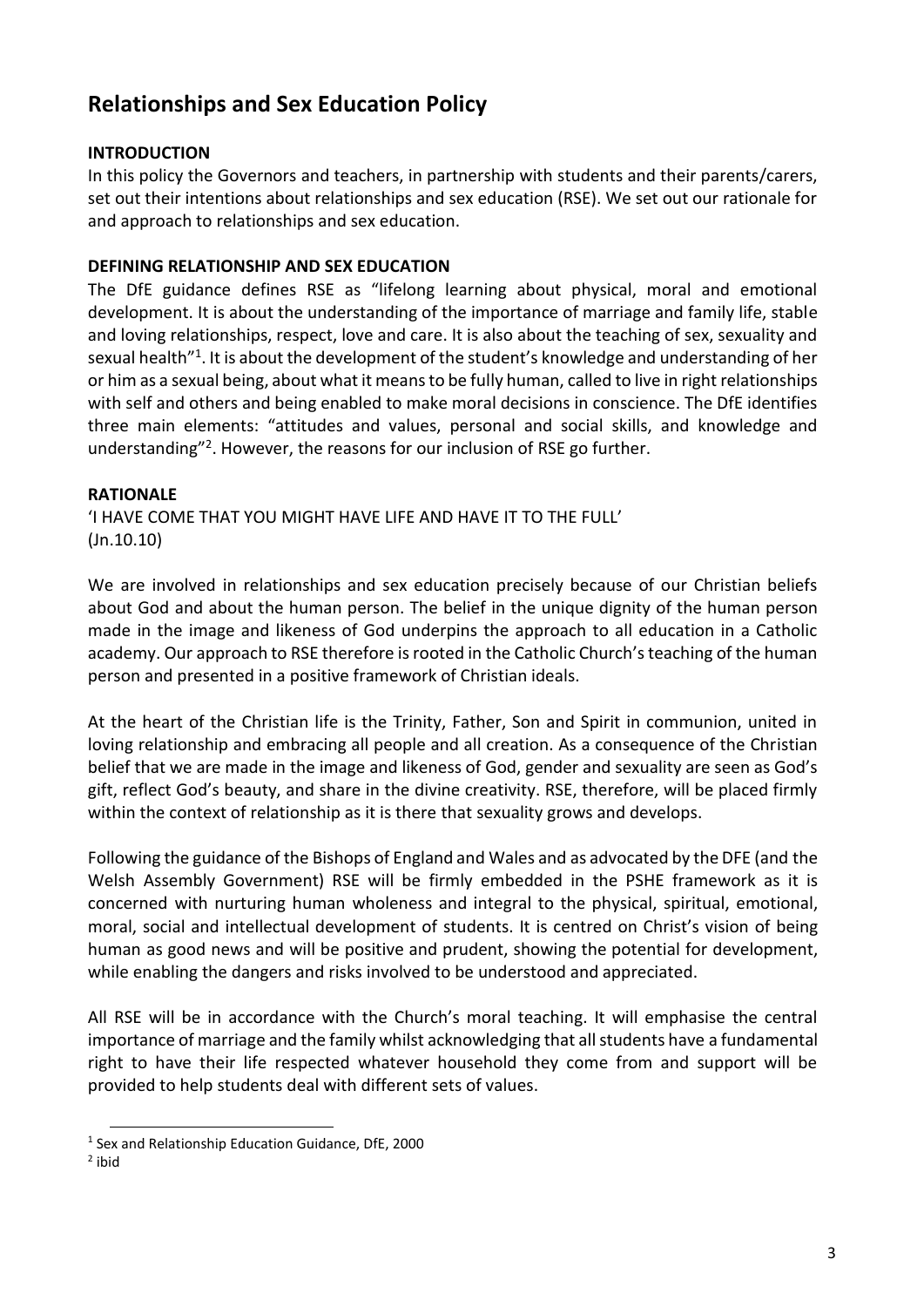#### **VALUES AND VIRTUES**

Our programme enshrines Catholic values relating to the importance of stable relationships, marriage and family life. It also promotes those virtues which are essential in responding to the God's call to love others with a proper respect for their dignity and the dignity of the human body. The following virtues will be explicitly explored and promoted: faithfulness, fruitfulness, chastity, integrity, prudence, mercy and compassion.

#### **AIM OF RSE AND THE MISSION STATEMENT**

Our Mission Statement commits us to the education of the whole child (spiritual, physical, intellectual, moral, social, cultural, emotional) and we believe that RSE is an integral part of this education. Furthermore, our academy aims state that we will endeavour to raise students' selfesteem, help them to grow in knowledge and understanding, recognise the value of all persons and develop caring and sensitive attitudes. It is in this context that we commit ourselves:

In partnership with parents/carers, to provide children and young people with a "positive and prudent sexual education"<sup>3</sup> which is compatible with their physical, cognitive, psychological, and spiritual maturity, and rooted in a Catholic vision of education that believes each person is made in the image and likeness of God, and encourages the development of the 'fully alive' person in each area of their relationships. This is carried out in the context of supporting parents/carers as the first educators of their children.

#### **Objectives**

To develop the following attitudes and virtues:

- Reverence for the gift of human sexuality and fertility;
- Respect for the dignity of every human being in their own person and in the person of others;
- Joy in the goodness of the created world and their own bodies;
- Responsibility for their own actions and a recognition of the impact of these on others;
- Recognising and valuing their own sexual identity and that of others;
- Celebrating the gift of life-long, self-giving love;
- Recognising the importance of marriage and family life;
- Faithfulness in relationships

To develop the following personal and social skills;

- making sound judgements and good choices which have integrity and which are respectful of the individual's commitments;
- loving and being loved, and the ability to form friendships and loving, stable relationships free from exploitation, abuse and bullying;
- managing emotions within relationships, and when relationships break down, with sensitivity and dignity;
- managing conflict positively, recognising the value of difference;
- cultivating humility, mercy and compassion, learning to forgive and be forgiven;
- developing self-esteem and confidence, demonstrating self-respect and empathy for others;
- building resilience and the ability to resist unwanted pressures, recognising the influence and impact of the media, internet and peer groups and so developing the ability to assess pressures and respond appropriately;

<sup>3</sup> Gravissimum Educationis I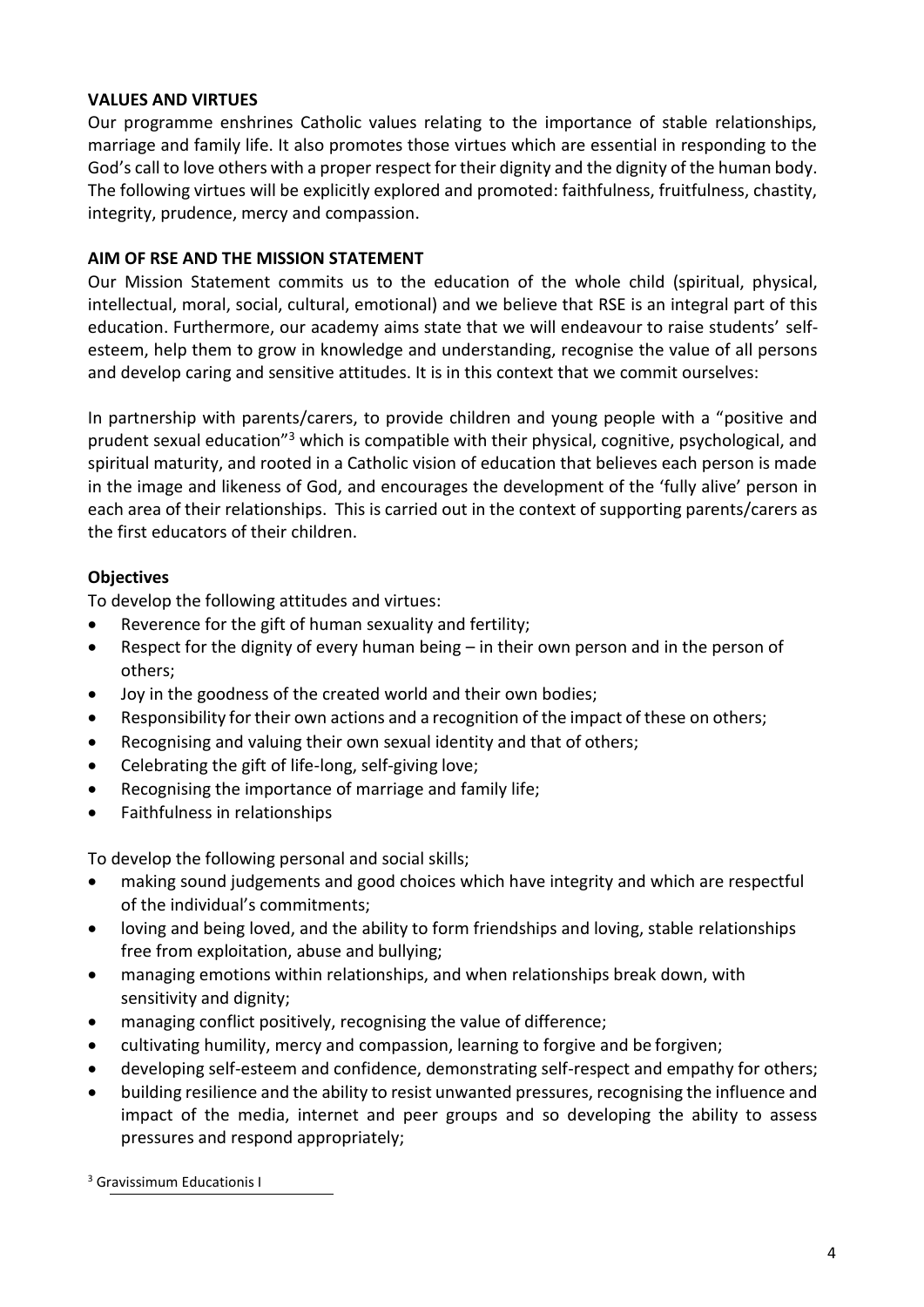- being patient, delaying gratification and learning to recognise the appropriate stages in the development of relationships
- assessing risks and managing behaviours in order to minimise the risk to health and personal integrity.

#### **To know and understand**:

- the Church's teaching on relationships and the nature and meaning of sexual love;
- the Church's teaching on marriage and the importance of marriage and family life;
- the centrality and importance of virtue in guiding human living and loving;
- the physical and psychological changes that accompany puberty;
- the facts about human reproduction, how love is expressed sexually and how sexual love plays an essential and sacred role in procreation; (Parents/carers have the right to withdraw their children from this part of the curriculum);
- how to manage fertility in a way which is compatible with their stage of life, their own values and commitments, including an understanding of the difference between natural family planning and artificial contraception;
- how to keep themselves safe from sexually transmitted infections and how to avoid unintended pregnancy, including where to go for advice.

#### **Outcomes**

#### **INCLUSION AND DIFFERENTIATED LEARNING**

We will ensure RSE is sensitive to the different needs of individual students in respect to students' different abilities, levels of maturity and personal circumstances; for example, their own sexual orientation, faith or culture and is taught in a way that does not subject students to discrimination. Lessons will also help children to realise the nature and consequences of discrimination, teasing, bullying and aggressive behaviours (including cyber-bullying), use of prejudice-based language and how to respond and ask for help (refer to Anti-bullying and Behaviour Policy).

#### **EQUALITY OBLIGATIONS**

The governing body have wider responsibilities under the Equality Act 2010 and will ensure that our academy strives to do the best for all of the students, irrespective of the recognised protected characteristics of:

- age;
- disability;
- gender reassignment;
- pregnancy and maternity;
- race;
- religion or belief;
- sex:
- sexual orientation.
- or whether they are looked after children.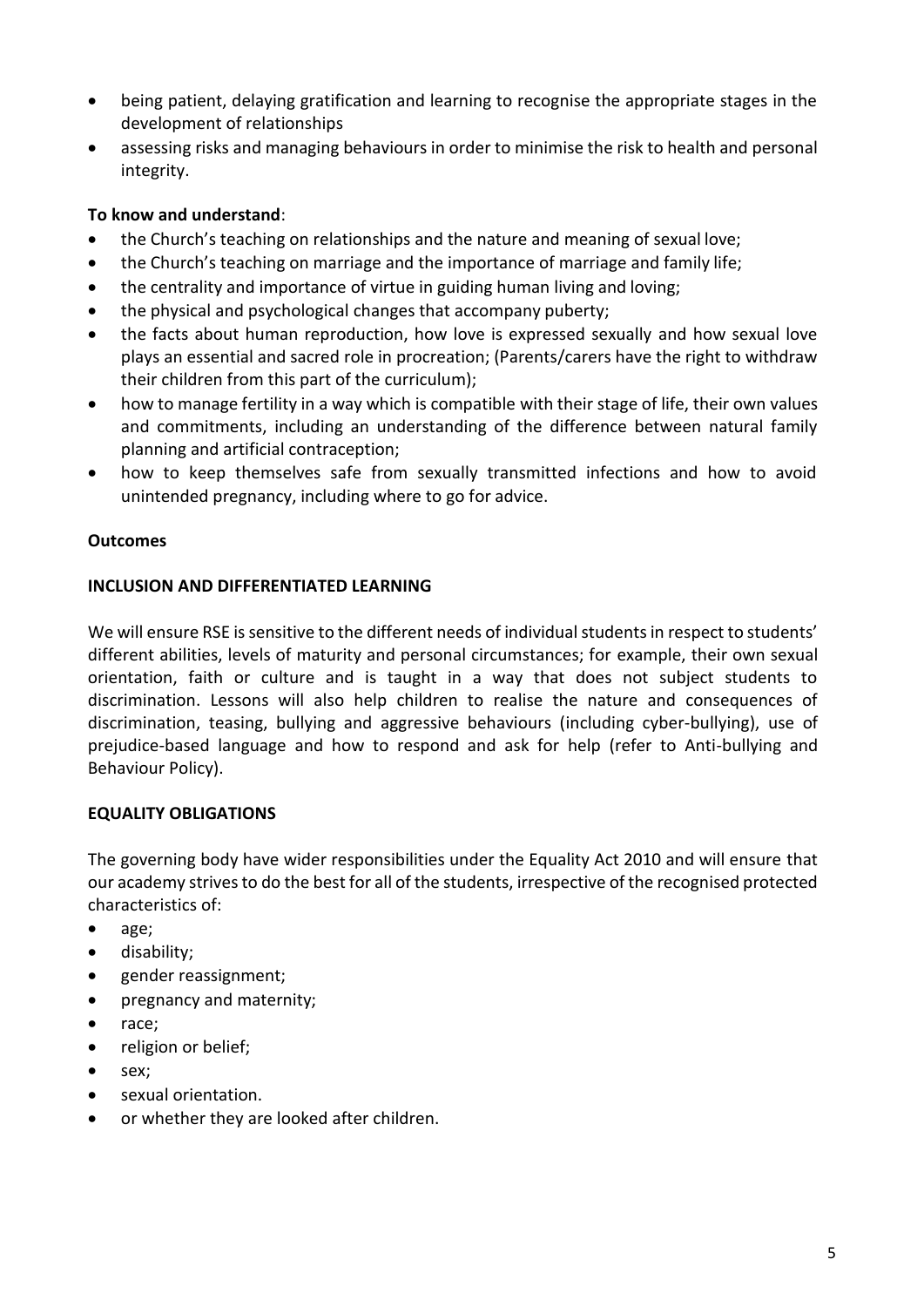#### **BROAD CONTENT OF RSE**

Three aspects of RSE - attitudes and values, knowledge and understanding and personal and social skills will be provided in three inter-related ways: the whole academy / ethos dimension; a crosscurricular dimension and a specific relationships and sex curriculum.

#### **Knowledge and Information**

**Key Stage 3:** Puberty, personal safety, friendship and love, family life and relationships gender issues, conception and birth, life stages.

The value of family life is an important aspect which is mainly covered in RE and in Citizenship/PSHE approached largely through a consideration of the qualities and relationships between the group of people, with an emphasis on stability, respect, caringand support.

Our programme will cover/include;

Sex education lessons delivered in Year 7 are led by trained teachers who have experience in delivering thistopic within the teachings ofthe Catholic Church. *Parents/carers have the right to withdraw their children from RSE lessons.*

**Key Stage 4:** Abortion and contraception, body image, sexual health and positive relationships As part of the GCSE RE programme of study, issues of contraception, sexuality and abortion are addressed. Facts are presented in an objective and balanced way, with students being encouraged to consider their attitudes and values. They will be made aware of the difference between fact, opinion and religious belief.

**Key Stage 5:** Positive relationships and relationship issues

Teaching strategies will include:

- establishing ground rules
- distancing techniques
- discussion
- project learning
- reflection
- experiential
- active
- brainstorming
- film & video
- group work
- role-play
- trigger drawings
- values clarification

#### **PARENTS AND CARERS**

Parents and carers have the prime responsibility in teaching their children how to build healthy, loving relationships, and our Catholic schools provide the principal means by which the Church assists parents and carers in educating their children. Therefore, the academy will support parents and carers by providing material to be shared with their children at home and workshops to help parents and carers to find out more.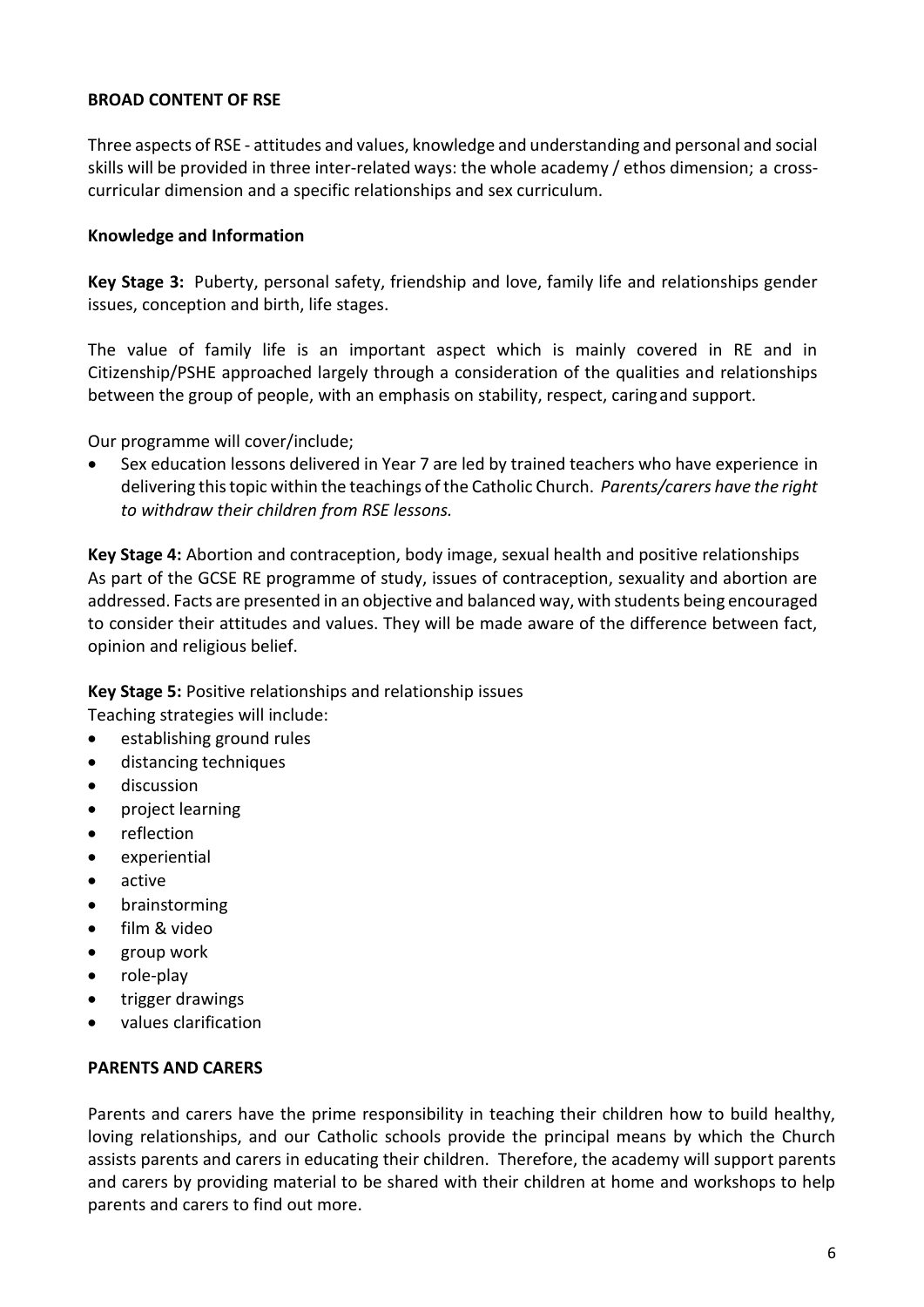Parents and carers will be informed by letter when the more sensitive aspects of RSE will be covered in order that they can be prepared to talk and answer questions about their children's learning. Parents and carers must be consulted before the RSE policy is ratified by the governors and should be able to view the resources used by the academy in the RSE programme.

Pope Francis:

The overall education of children is a 'most serious duty' and at the same time a 'primary right' of parents/carers. This is not just a task or a burden, but an essential and inalienable right that parents/carers are called to defend and of which no one may claim to deprive them. *Amoris Laetitia, 8*

#### **THE RIGHT TO WITHDRAW**

Parents/carers have the legal right to withdraw their children from Sex Education where this is not contained in the National Curriculum science orders. It is however, hoped that parents/carers sending their children to a Catholic Academy would see the importance of educating children in these matters within the context of the Catholic faith. Should parents/carers wish to withdraw their children they should notify the academy by contacting the Headteacher.

The Headteacher will discuss with parents/carers the benefits of receiving this important education and any detrimental effects that withdrawal might have on the child. This could include any social and emotional effects of being excluded, as well as the likelihood of the child hearing their peers' version of what was said in the classes, rather than what was directly said by the teacher (although the detrimental effects may be mitigated if the parents/carers propose to deliver sex education to their child at home instead).

Once those discussions have taken place, except in exceptional circumstances, the academy will respect the parents'/carers' request to withdraw the child, up to and until three terms before the child turns 16. After that point, if the child wishes to receive sex education rather than be withdrawn, the academy will make arrangements to provide the child with sex education during one of those terms.

The academy will provide support by providing material for parents/carers to help their children with their learning. The Catholic Education Service espouses the belief that the controlled environment of the classroom is the safest place for this curriculum to be followed.

#### **BALANCED CURRICULUM**

Whilst promoting Catholic values and virtues and teaching in accordance with Church teaching, we will ensure that students are offered a balanced programme by providing an RSE programme that offers a range of viewpoints on issues. Students will also receive clear scientific information as well as covering the aspects of the law pertaining to RSE (relating to marriage, the age of consent, forced-marriage, female genital mutilation, violence against women and girls, online behaviours , pornography, abortion, substance misuse, violence and exploitation by gangs, extremism/radicalization, criminal exploitation (for example, through gang involvement or 'county lines' drugs operations) hate crime, and legislation relating to equality). Knowing about facts and enabling young people to explore differing viewpoints is not the same as promoting behaviour and is not incompatible with our academy's promotion of Catholic teaching.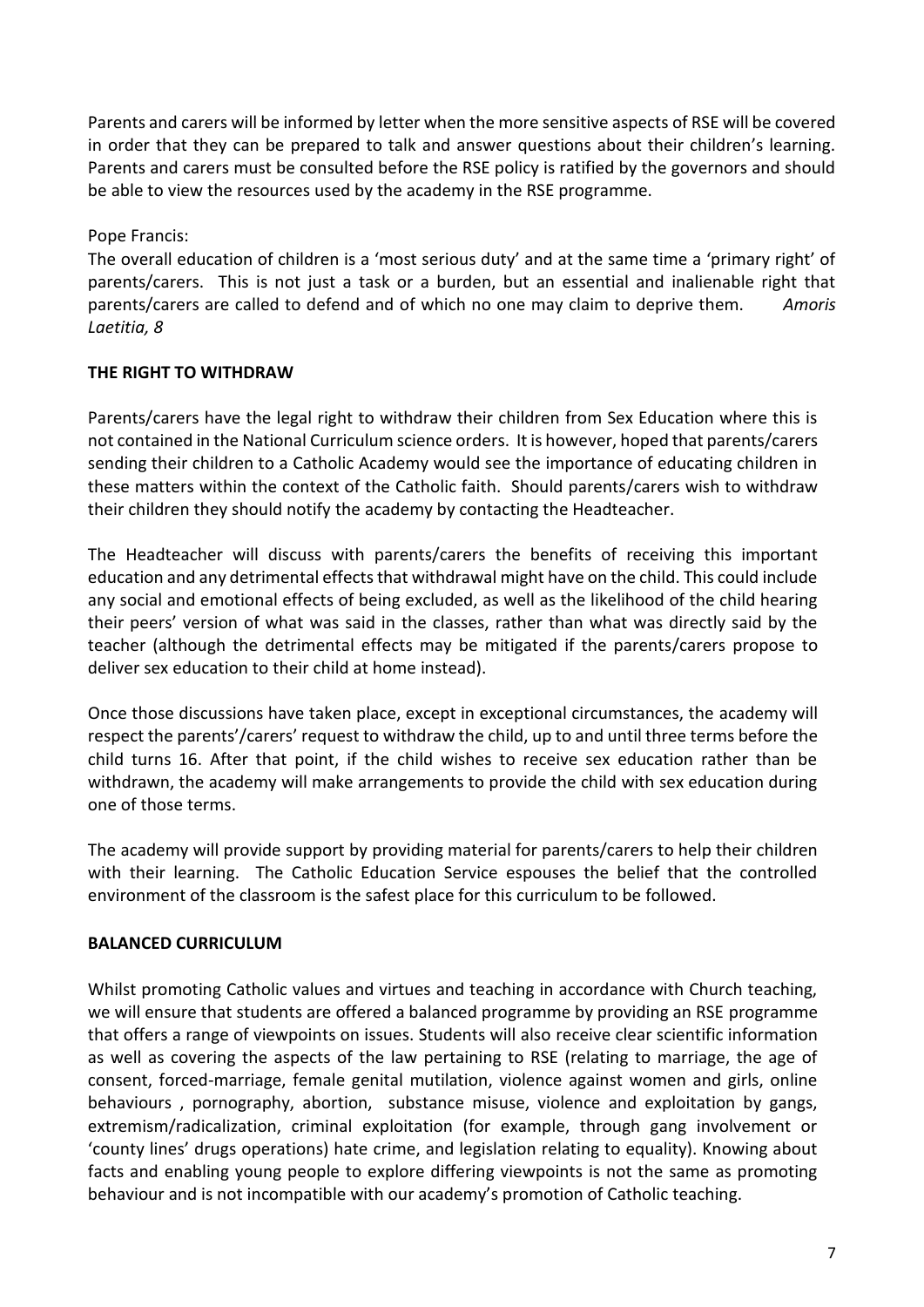We will ensure that students have access to the learning they need to stay safe, healthy and understand their rights as individuals.

#### **TEACHING THE PROGRAMME**

RSE is jointly co-ordinated by the PSHE co-ordinator, Head of RE and Head of Science who are responsible for the overall planning interpretation and review of the programme.

However, all staff will be involved in developing the attitudes and values aspect of the RSE programme. They will be role models for students of good, healthy, wholesome relationships as between staff, other adults and students. They will also be contributing to the development of students' personal and social skills.

#### **External Visitors**

Our academy will often call upon help and guidance from outside agencies and health specialists to deliver aspects of RSE. Such visits will always complement the current programme and never substitute or replace teacher led sessions.

Any external visitor is clear about their role and responsibility whilst they are in academy delivering a session. Any visitor must adhere to our Code of Conduct, Behaviour and Safeguarding Policies.

Health professionals follow the academy's policies, minimising the potential for disclosures or inappropriate comments using negotiated ground rules and distancing techniques as other teachers would. They will ensure that all teaching is rooted in Catholic principles and practice.

#### **OTHER ROLES AND RESPONSIBILITIES REGARDING RSE**

#### **Governors**

The foundation governors of Catholic academies are appointed by the Bishop in order to promote and safeguard the Catholic character of the academy. As such, they should also be aware of implement the Church's teaching and any diocesan guidelines, regarding Relationships Education, Relationships, Sex Education, and Health Education, for the benefit of children and young people in their care. Governors will:-

- Draw up the RSE policy, in consultation with parents/carers and teachers;
- Ensure that the policy is available to parents/carers;
- Ensure that the policy is in accordance with other whole academy policies, e.g., SEN, the ethos of the academy and the Church';
- Ensure that parents/carers know of their right to withdraw their children;
- Establish a link governor to share in the monitoring and evaluation of the programme, including resources used;
- Ensure that the policy provides proper and adequate coverage of relevant topics and the setting of RSE within PSHE.

#### **Headteacher**

The Headteacher has overall delegated responsibility for the implementation of the, Relationships,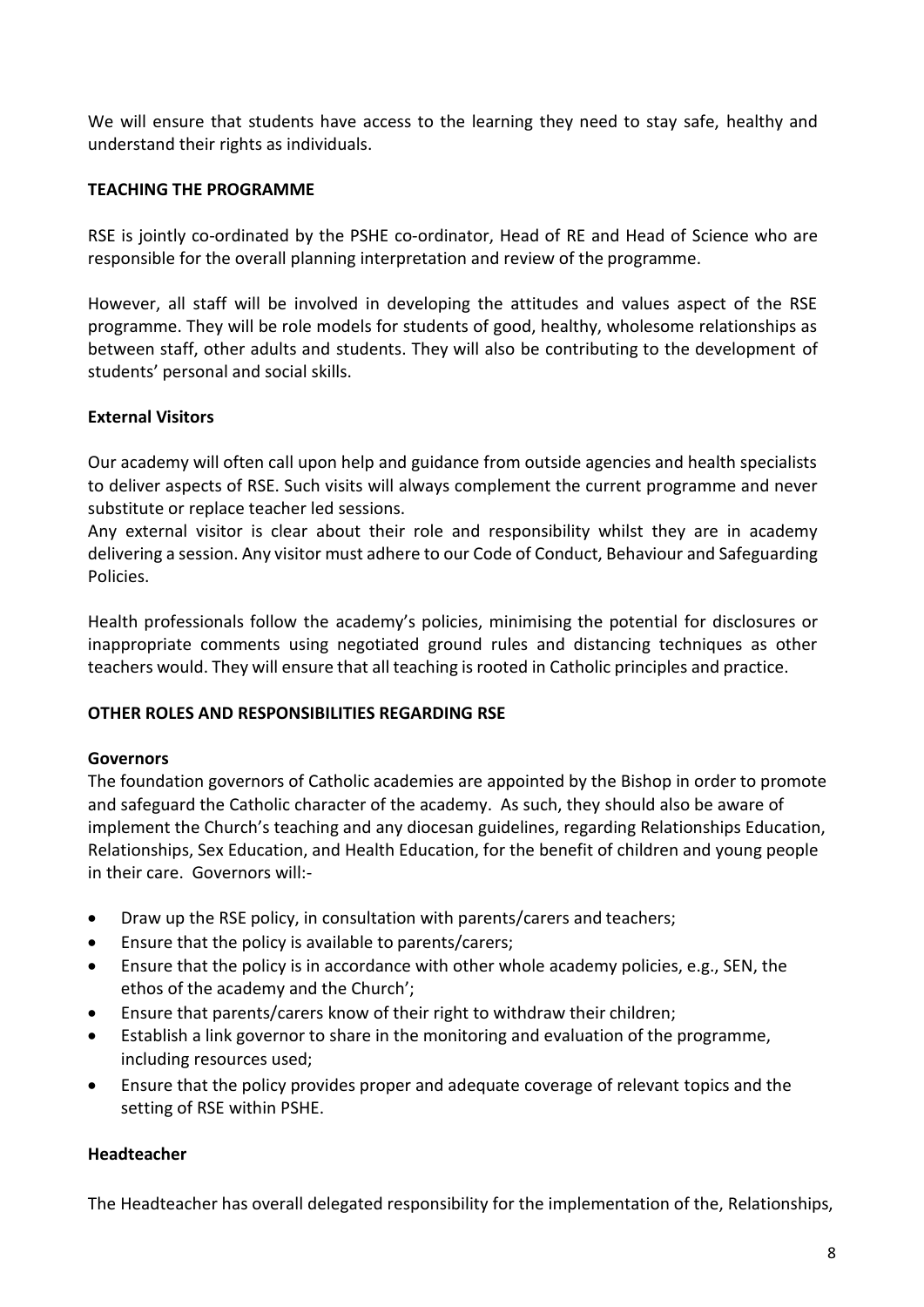Sex Education and Health Education policy and its integration into the academy's curriculum and Catholic life; and for liaison with the Governing Body, parents/carers, the Brentwood Diocese Education Service and the Multi-Academy Trust.

#### **PSHE/RSE Co-ordinator**

The Co-ordinator with the Headteacher has a general responsibility for supporting other members of staff in the implementation of this policy and will provide a lead in the dissemination of the information relating to RSE and the provision of in-service training.

#### **All Staff**

Relationships, Sex Education, and Health Education is a whole school issue. All staff will be involved in developing children and young people's personal and social skills and the attitude and virtues aspect of Relationships, Sex Education and Health Education programme. Furthermore:-

- All teachers have a responsibility of care; as well as fostering academic progress they should actively contribute to the guardianship and guidance of the physical, moral and spiritual wellbeing of their pupils;
- Teachers will be expected to teach RSE in accordance with the Catholic Ethos of the academy;
- Appropriate training must be made available for all staff teaching RSE;
- All staff should be included in the development of the RSE policy and all staff should be aware of the policy and how it relates to them

#### **RELATIONSHIP TO OTHER POLICIES AND CURRICULUM SUBJECTS**

This RSE policy is to be delivered as part of the PSHE framework. It includes guidelines about student safety and is compatible with the academy's other policy documents (Anti Bullying policy, Safeguarding Policy and Behaviour and Discipline Policy).

Students with particular difficulties whether of a physical or intellectual nature will receive appropriately differentiated support in order to enable them to achieve mature knowledge, understanding and skills. Teaching methods will be adapted to meet the varying needs of this group of students.

#### **CHILDREN'S QUESTIONS**

The governors want to promote a healthy, positive atmosphere in which RSE can take place. They want to ensure that students can ask questions freely, be confident that their questions will be answered, and be sure that they will be free from bullying or harassment from other children and young people.

#### **Controversial or Sensitive issues**

There will always be sensitive or controversial issues in the field of RSE. These may be matters of maturity, of personal involvement or experience of children, of disagreement with the official teaching of the Church, of illegal activity or other doubtful, dubious or harmful activity. The governors believe that children are best educated, protected from harm and exploitation by discussing such issues openly within the context of the RSE programme. The use of ground rules,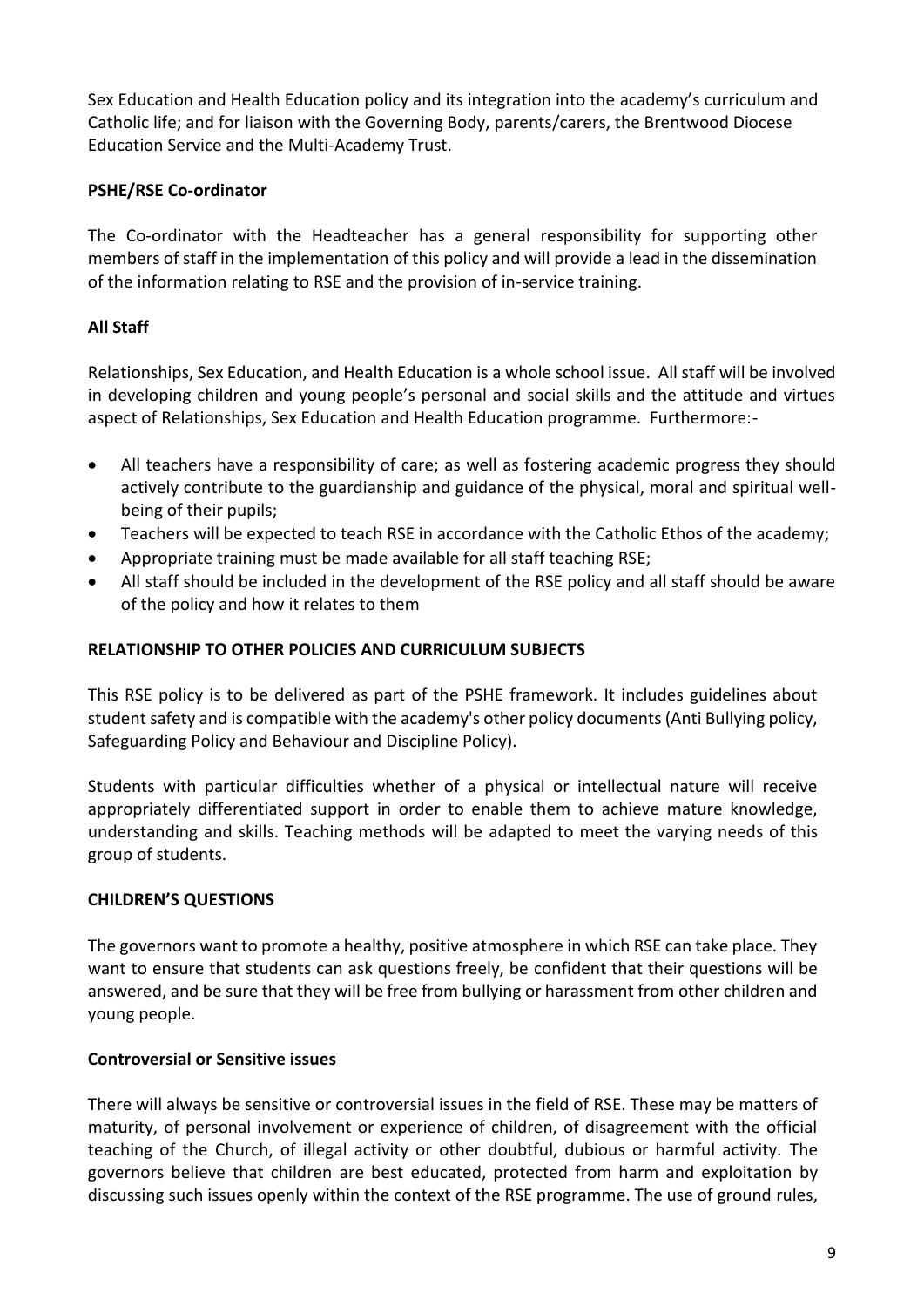negotiated between teachers and students, will help to create a supportive climate for discussion. Some questions may raise issues which it would not be appropriate for teachers to answer during ordinary class time, e.g., where a child or young person's questions hints at abuse, is deliberately tendentious or is of a personal nature.

#### **SUPPORTING CHILDREN AND YOUNG PEOPLE WHO ARE AT RISK**

Children will also need to feel safe and secure in the environment in which RSE takes place. Effective RSE will provide opportunities for discussion of what is and is not appropriate in relationships. Such discussion may well lead to disclosure of a safeguarding issue. Teachers will need to be aware of the needs of their students and not let any fears and worries go unnoticed. Where a teacher suspects that a child or young person is a victim of or is at risk of abuse they are required to follow the academy's safeguarding policy and immediately inform the designated senior member of staff responsible.

#### **CONFIDENTIALITY AND ADVICE**

All governors, teachers, support staff, parents and carers and students must be made aware of this policy, particularly as it relates to issues of advice and confidentiality.

All lessons, especially those in the RSE programme, will have the best interests of students at heart, enabling them to grow in knowledge and understanding of relationships and sex, developing appropriate personal and social skills and becoming appreciative of the values and attitudes which underpin the Christian understanding of what it means to be fullyhuman.

Students will be encouraged to talk to their parents/carers about the issues which are discussed in the programme. Teachers will always help students facing personal difficulties, in line with the academy's pastoral care policy. Teachers should explain to students that they cannot offer unconditional confidentiality, in matters which are illegal or abusive for instance. Teachers will explain that in such circumstance they would have to inform others, e.g., the designated safeguarding lead, parents/carers (if appropriate), Headteacher, but that the students would always be informed first that such action was going to be taken.

#### **MONITORING AND EVALUATION**

The RSE Co-ordinator will monitor the provision of the various dimensions of the programme by examining plans, schemes of work and samples of students work at regular intervals. The programme will be evaluated biannually by means of questionnaires / response sheets/needs assessment given to students, and / or by discussion with students, staff and parents/carers. The results of the evaluation should be reported to these groups of interested parties and their suggestions sought for improvements. Governors will consider all such evaluations and suggestions before amending the policy. Governors remain ultimately responsible for the policy.